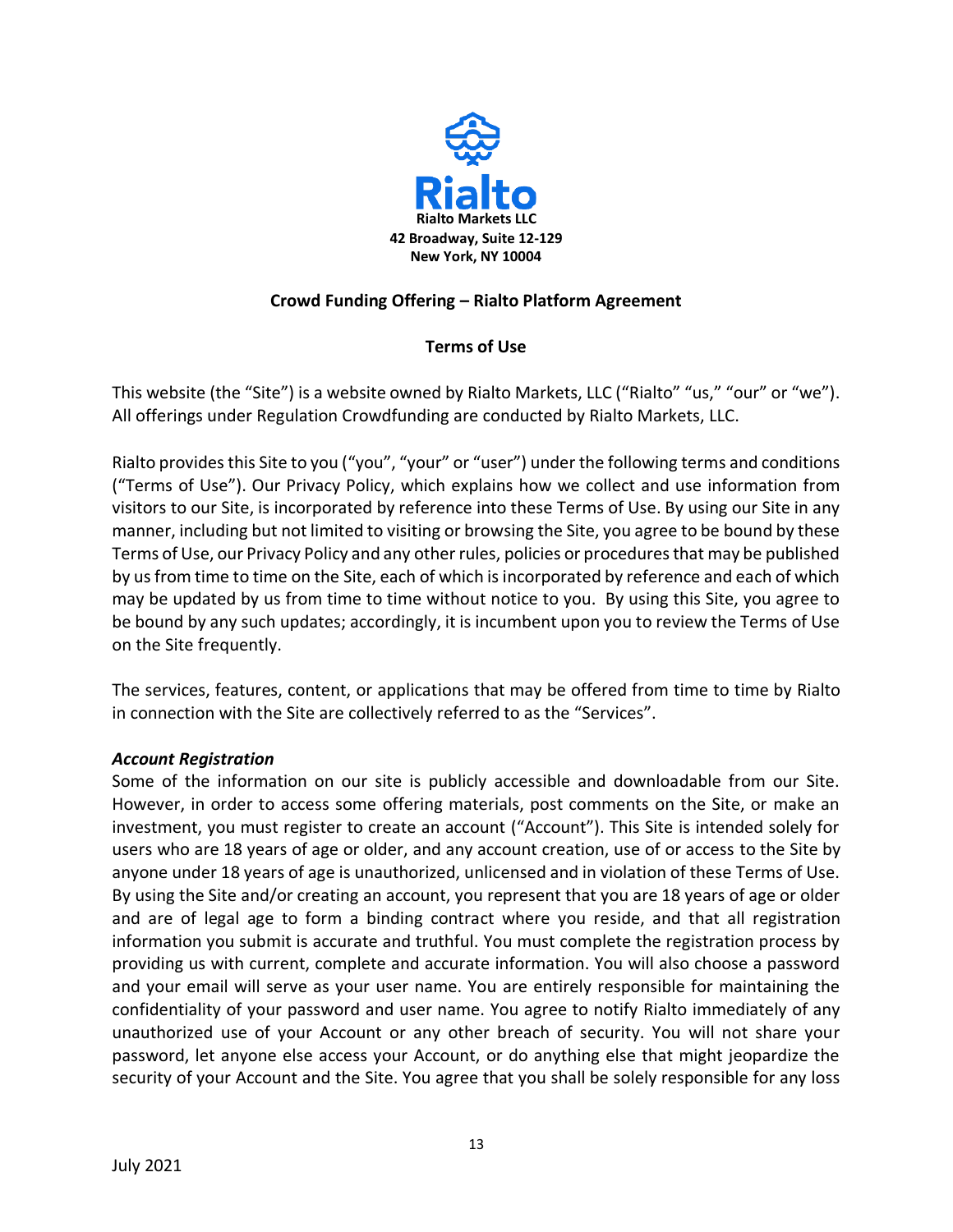or consequences resulting from activities attributed to your Account, either authorized or unauthorized.

You agree that your Account will be entirely "self-directed," by which we mean you are solely responsible for all purchases, orders, investment decisions and instructions placed in or through your Account. Although the Site may provide data, information or content provided by other parties relating to investment strategies and/or opportunities to buy and/or sell securities, you should not interpret any such content as tax, legal, financial, or investment advice or as a recommendation to invest in any offering posted on the Site. Any decision by you to invest must be solely your own decision based on your due diligence and analysis of the risks involved in a particular offering. It is made at your own risk. *You acknowledge and agree that you are solely responsible for determining the suitability of an investment or strategy and that you accept the risks associated with your decisions, including the risk of loss of the entire amount that you invest. You are strongly advised to consult a licensed professional for any legal, tax, insurance, or investment advice; the Site does not and cannot provide any of those types of professional services, advice or analysis.*

The Site permits authorized users to invest online. Site users are expressly prohibited from: (a) using the Site, or any services and or tools on it, if they are not able to form legally binding contracts, are under the age of 18 or are temporarily, or indefinitely, suspended from using the Site, services or any tools provided by it; (b) collecting other users' personal information; and (c) posting false, inaccurate, misleading, defamatory, or libelous content. Rialto, in its sole discretion, may refuse to allow any person or entity to use the Site and may change its eligibility criteria at any time. We reserve the right to suspend or terminate your access to the Site at any time and for any reason including your misrepresentation of information or abuse of information. Use of this Site is void where prohibited by law and the right to access the Site is revoked in such jurisdictions. If you are using the Site on behalf of any entity, you represent that you are authorized to accept this Agreement on such entity's behalf, and that such entity agrees to indemnify Rialto for violations of this Agreement (as set forth below).

#### *Investor Requirements*

*The Site will display securities offerings being conducted under Regulation Crowdfunding under the Securities Act.* 

Anyone can invest in offerings under Regulation Crowdfunding. *Because of the risks involved with thistype of investing, however, you are limited in how much you can invest during any 12 month period in these transactions.* The limitation on how much you can invest depends on your net worth and annual income. Accredited investors have no limit on how much they can invest.

Investment opportunities on the Site are intended only for investors who are able to bear the potential loss of the entire amount of their investment. All securities listed here are being offered by, and all information included on this site is the responsibility of, the applicable issuer of such securities. Rialto has not taken any steps to verify the adequacy, accuracy or completeness of any information. Neither Rialto nor any of its officers, directors, employees, agents, affiliates or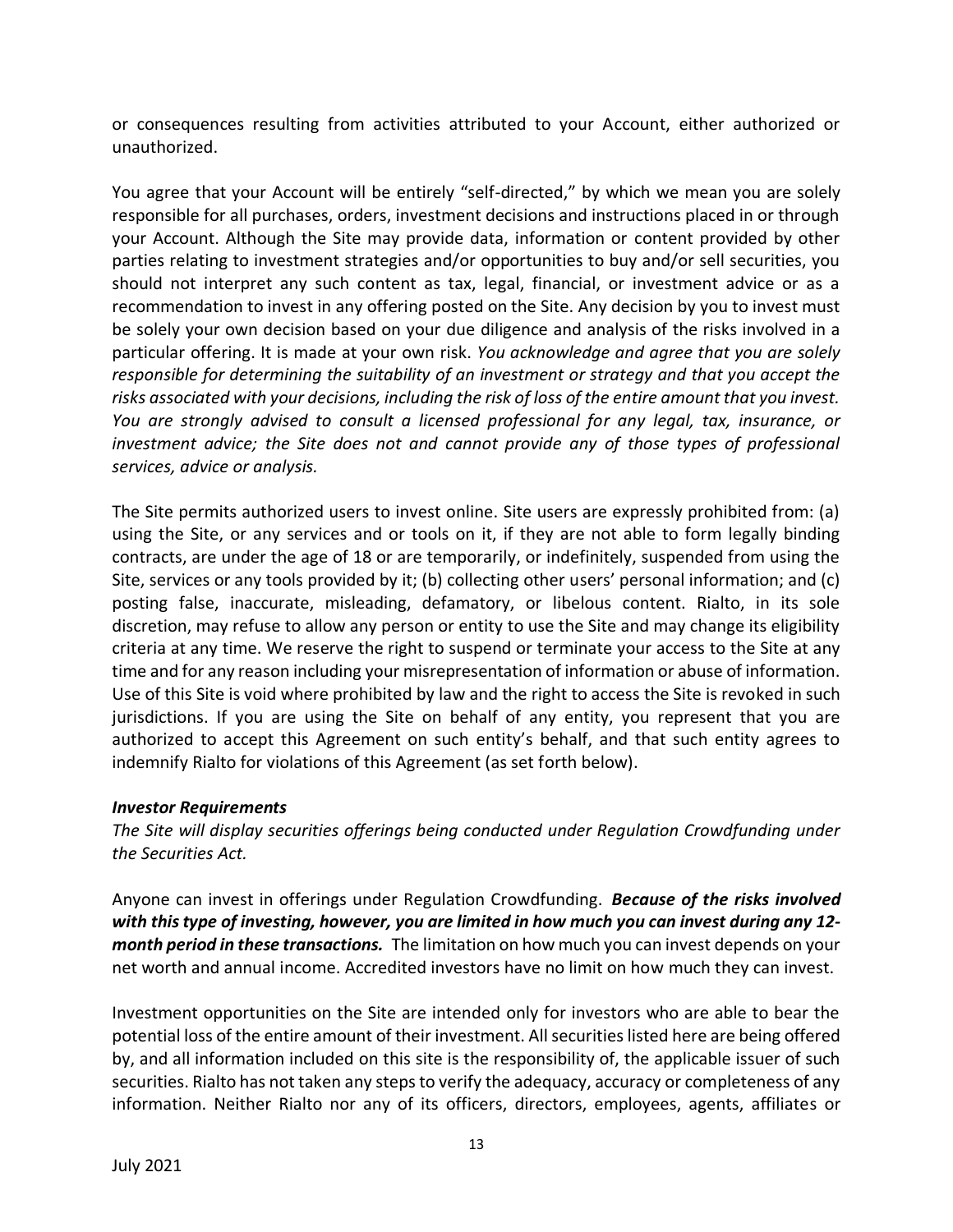representatives makes any warranty, express or implied, of any kind whatsoever related to the adequacy, accuracy or completeness of any information on this Site or the use of information on this Site. Investors are responsible for conducting, and may rely only upon, any legal, accounting or due diligence review they decide is appropriate. Investment products are *not* FDIC insured, may lose value, and are *not* guaranteed.

#### *Issuer Requirements*

Federal securities law requires securities offered or sold in the US to be registered with the Securities and Exchange Commission or be exempt from such registration. Offerings hosted on this Site may be done pursuant to a registration, or be done under an exemption from registration, such as Regulation Crowdfunding.

# *Risks of Investing in Securities Offered; Restrictions on Resale or Transfer of the Securities*

The securities offered on the Site are only suitable for prospective investors who are familiar with and willing to accept the high risks associated with private investments, including the risk of complete loss of your investment. Securities sold through the Site are not publicly traded and, therefore, are illiquid unless registered with the SEC. Securities will be subject to restrictions on resale or transfer including holding period requirements. Investing in private placements requires high risk tolerance, low liquidity need, and long-term commitments. Users must be able to afford to lose their entire investment. Investment products are not FDIC insured, may lose value, and there is no bank guarantee.

The securities being offered have not been registered under the Securities Act in reliance, among other exemptions, on the exemptive provisions of the Securities Act. *No governmental agency has reviewed the offerings posted on this Site and no state or federal agency has passed upon either the adequacy of the disclosure contained herein or the fairness of the terms of any offering. Any representation to the contrary is a criminal offense.*

Because these securities are subject to legal restrictions on transfer and resale, investors should not assume they will be able to resell their securities. *You will be limited in your ability to resell your investment for the first year and may need to hold your investment for an indefinite period of time*. Unlike investing in companies listed on a stock exchange where you can quickly and easily trade securities on a market, you may have to locate an interested buyer when you do seek to resell your crowdfunded investment.

## *Compensation to Rialto*

Rialto is an SEC and FINRA registered broker-dealer and receives compensation calculated by reference to the purchase or sale of securities through the Site for services provided to offerings under Regulation Crowdfunding.

#### *General Site Guidelines*

You represent that all information that you provide to Rialto or through the Site is accurate, compete and truthful. You acknowledge and agree that Rialto and its agents are entitled to rely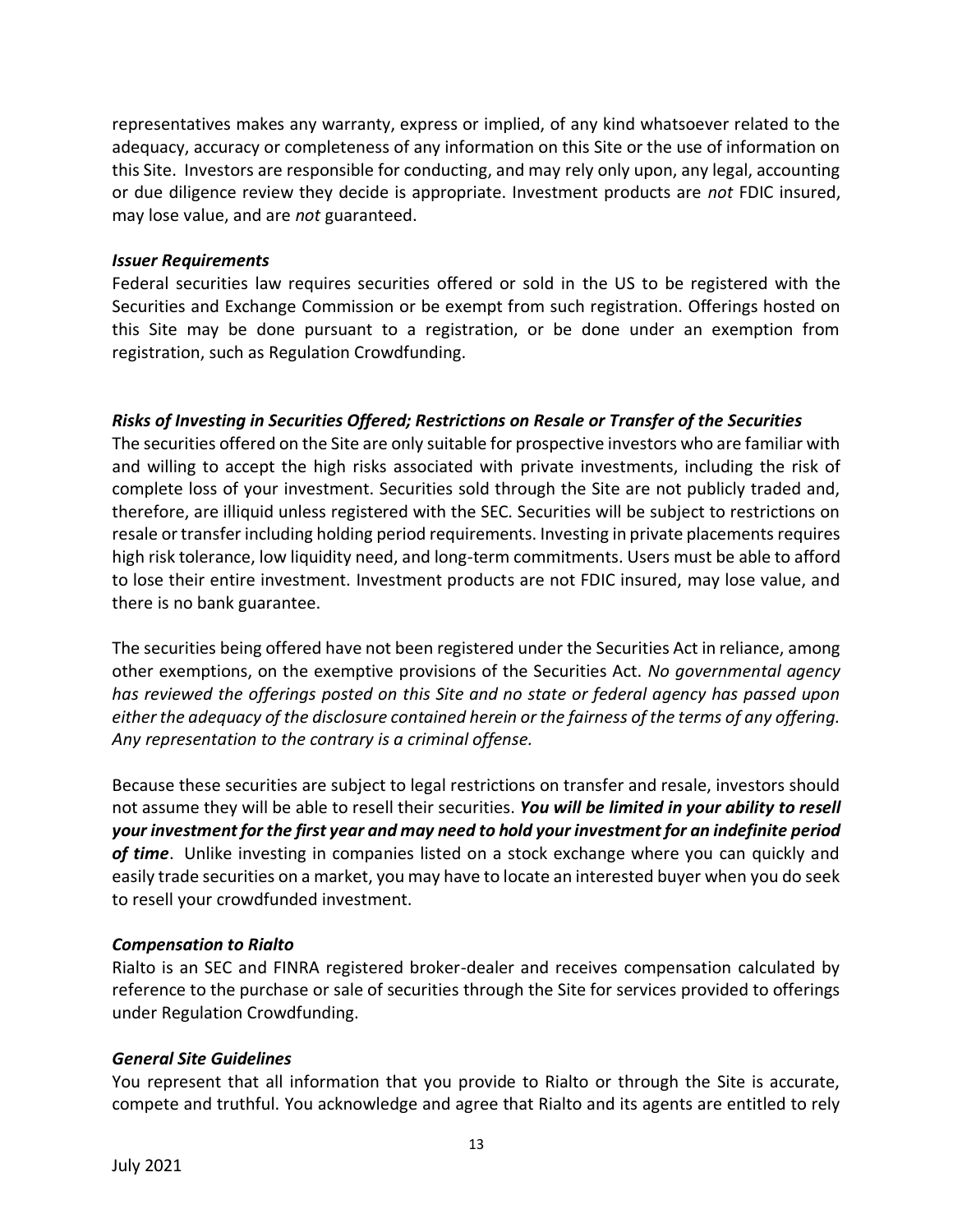upon the information you provide as true, accurate and complete without independent verification.

You are prohibited from posting or transmitting any material on or through the Site that is or could be offensive, fraudulent, unlawful, threatening, libelous or otherwise defamatory, obscene, scandalous, inflammatory, pornographic or profane, or any material that could constitute or encourage conduct that could be considered a criminal offense, give rise to civil liability, or otherwise would violate any law or regulation.

In using our Site you will not:

- o disseminate or transmit viruses, worms, Trojan horses, RATs, keyboard loggers, time bombs, spyware, adware, cancelbots, passive collection mechanisms ("PCMs"), or any other malicious or invasive code or program or upload or transmit (or attempt to upload or to transmit) any material that acts as a passive or active information collection or transmission mechanism, including, without limitation, clear graphics interchange formats ("gifs"), 1x1 pixels, web bugs, cookies or other similar devices;
- $\circ$  copy or adapt the Site's software including but not limited to Flash, PHP, HTML, JavaScript or other code;
- $\circ$  reverse engineer, decompile, reverse assemble, modify or attempt to discover any software (source code or object code) that the Site creates to generate web pages or any software or other products or processes accessible through the Site;
- $\circ$  except as may be the result of standard search engine or Internet browser usage, use or launch, develop or distribute any automated system, including, without limitation, any spider, robot (or "bot"), cheat utility, scraper or offline reader that accesses the Site, or use or launch any unauthorized script or other software;
- $\circ$  fabricate any TCP/IP packet header or any part of the header information in any email or posting, or in any way use the Site to send altered, deceptive or false source-identifying information;
- $\circ$  disguise the source of materials or other information you submit to the Site or use tools which anonymize your internet protocol address (*e.g.,* anonymous proxy) to access the Site;
- $\circ$  interfere with or circumvent any security feature of the Site or any feature that restricts or enforces limitations on use of or access to the Service, content or user content;
- $\circ$  probe, scan, or test the vulnerability of any system or network or breach or circumvent any security or authentication measures;
- $\circ$  interfere with or disrupt (or attempt to do so) the access of any user, host or network, including, without limitation, sending a virus, overloading, flooding, spamming, mail-bombing the Site, or by scripting the creation of content in such a manner as to interfere with or create an undue burden on the Site.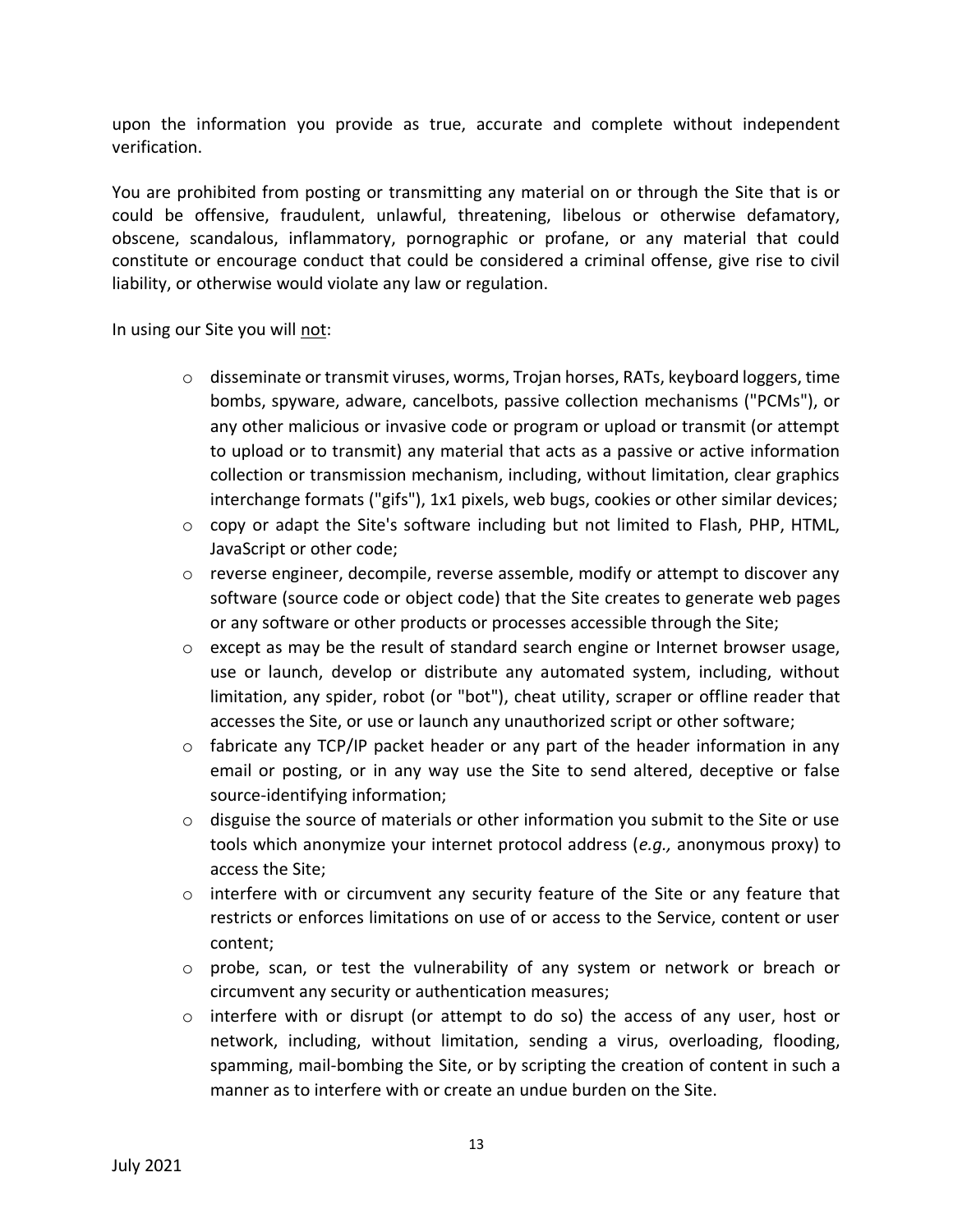Please be aware that Rialto will fully cooperate with any law enforcement authorities' validly issued court orders and subpoenas requesting or directing Rialto to disclose the identity of anyone posting any information or materials on the Site who is alleged to have engaged in violative conduct and assumes no obligation to give you prior notice of such disclosure.

Additionally, the following conduct in connection to the use of the Site is prohibited:

- $\circ$  Posting, uploading or transmitting any content that violates any privacy right, publicity right, patent, trademark, trade secret, copyright or other proprietary right, or contract right or other right of any party;
- $\circ$  Posting, uploading or transmitting any content or engaging in any conduct that is offensive, harmful, threatening, abusive, harassing, defamatory, libelous, or obscene or that is unlawful in any manner or that degrades, intimidates, promotes or incites racism, bigotry, hatred or physical harm of any kind against any group or individual, including, without limitation, on the basis of religion, gender, sexual orientation, race, ethnicity, age, or disability;
- $\circ$  Posting, uploading or transmitting any content that is pornographic or that exploits people (adults or children) in a sexual or violent manner; or contains nudity, excessive violence, or offensive subject matter or that contains a link to any of the foregoing types of content or to an adult website or in any way using the Site or the Services in connection with any adult entertainment or pornography business;
- $\circ$  Copying, reproducing, modifying (including, without limitation, altering, obscuring, deleting, etc. any copyright or other legally required notices, credits, logos, trademarks, etc.), creating derivative works from, or distributing in any manner or medium any content posted on the Site or through the Services in any manner that is in violation of the terms of applicable agreements;
- $\circ$  Impersonating any person or entity, or submitting any materials to the Site or through the Services that are false, inaccurate, deceptive, misleading, unlawful, or are otherwise in violation of the Terms of Use, including, without limitation, utilizing misleading email addresses, or forged headers or otherwise manipulated identifiers in order to disguise the origin of any content transmitted to the Site or through the Services;
- $\circ$  Except as explicitly permitted by the Terms of Use, or otherwise pre-approved in writing by Rialto, engaging in any commercial activity on the Site or including any links to commercial services or websites or uploading, posting or otherwise transmitting any content that contains advertising or any solicitation regarding products, goods or services;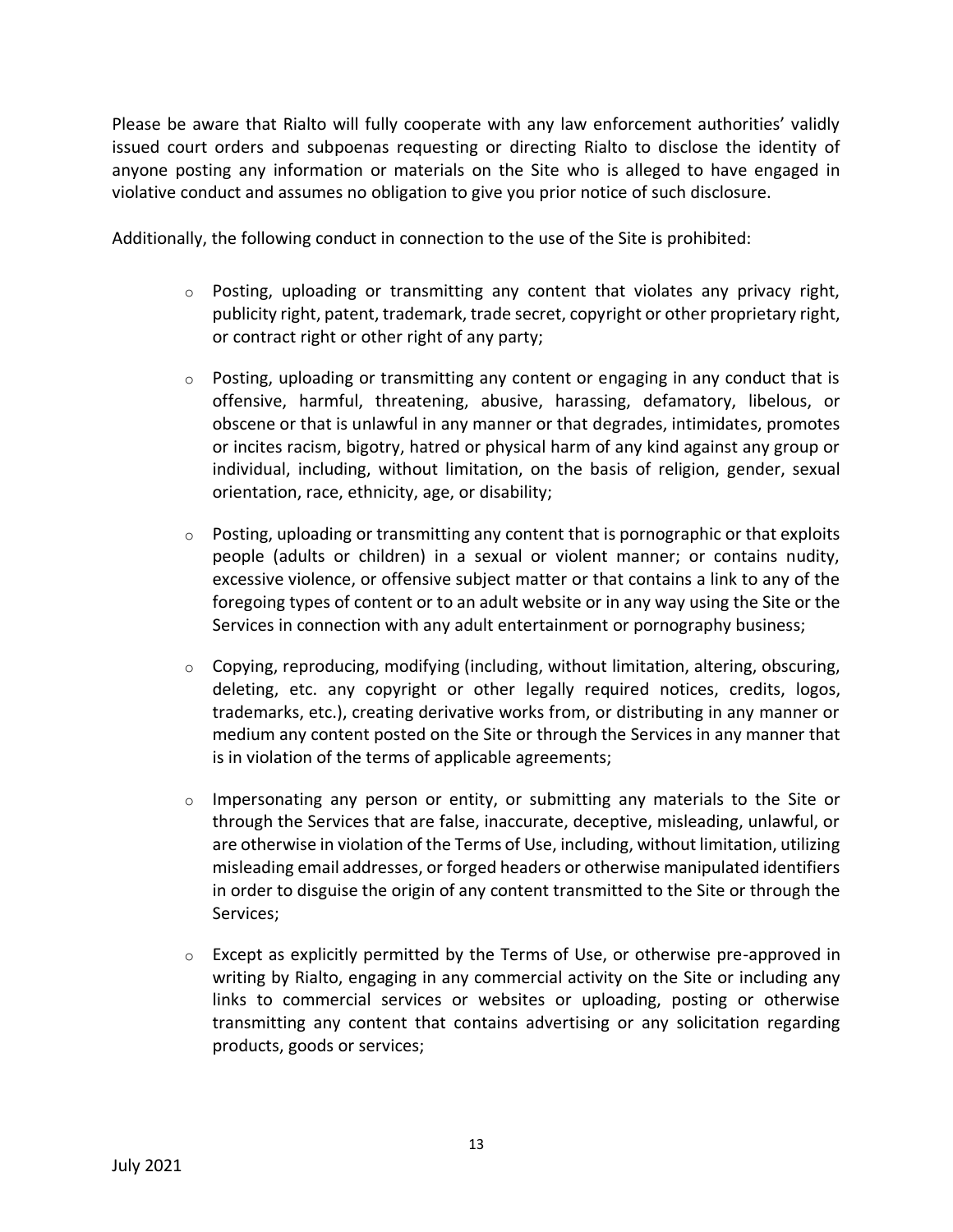- $\circ$  Interfering with any user's right to privacy; soliciting or collecting user-names, passwords, emails, personal identifying information or other information from any user; engaging in conduct that poses or creates a privacy or security risk to any person; or posting private information about a third party;
- $\circ$  Engaging in conduct that involves the posting, uploading or transmission of unsolicited or unauthorized advertising or promotional materials, "junk mail," "chain letters," unsolicited mass mailing, "spimming," or "spamming";
- $\circ$  Engaging in any action or inaction that could disable, overload, impair the infrastructure of the Site or impair the proper functioning of the Site or the Services, including, without limitation, uploading, posting or otherwise transmitting any software or materials which contain a virus or other harmful or disruptive component; circumventing, altering or interfering with any computer software, or security-related features of the Site or the Services; or deciphering, decompiling, disassembling or reverse engineering any of the software comprising or in any way utilized in connection with the Site or the Services;
- $\circ$  Accessing or attempting to access the Site or the Services using automated means (such as harvesting bots, robots, spiders, or scrapers) or gaining, or attempting to gain, unauthorized access to any servers, computer systems or databases utilized in connection with the Site or the Services;
- $\circ$  Using the communication systems provided by the Site for any solicitation or other commercial purposes, except as explicitly authorized by Rialto, or Rialto and the specific user, as applicable;
- $\circ$  Uploading, posting or transmitting any content that advocates or provides instruction on illegal activity or communicating on or through the Site regarding illegal activities with the intent to commit them;
- $\circ$  Making any untrue statement of a material fact or omitting to state a material fact necessary in order to make the statements made, in the light of the circumstances under which they were made, not misleading, in connection with the purchase or sale of any security; and
- $\circ$  Engaging in any conduct that in Rialto's sole discretion restricts or inhibits any other user from enjoying the use of the Site or any of the Services.

## *Communication Channel Guidelines*

Offerings under Regulation Crowdfunding are required to have online communication channels that are monitored by Rialto. These communication channels are for the purpose of prospective investors engaging in dialog with each other and the issuer in any particular offering. Any individual who promoted an offering in exchange for compensation, or who is a founder or an employee of an issuer must disclose the fact that he or she is engaging in promotional activities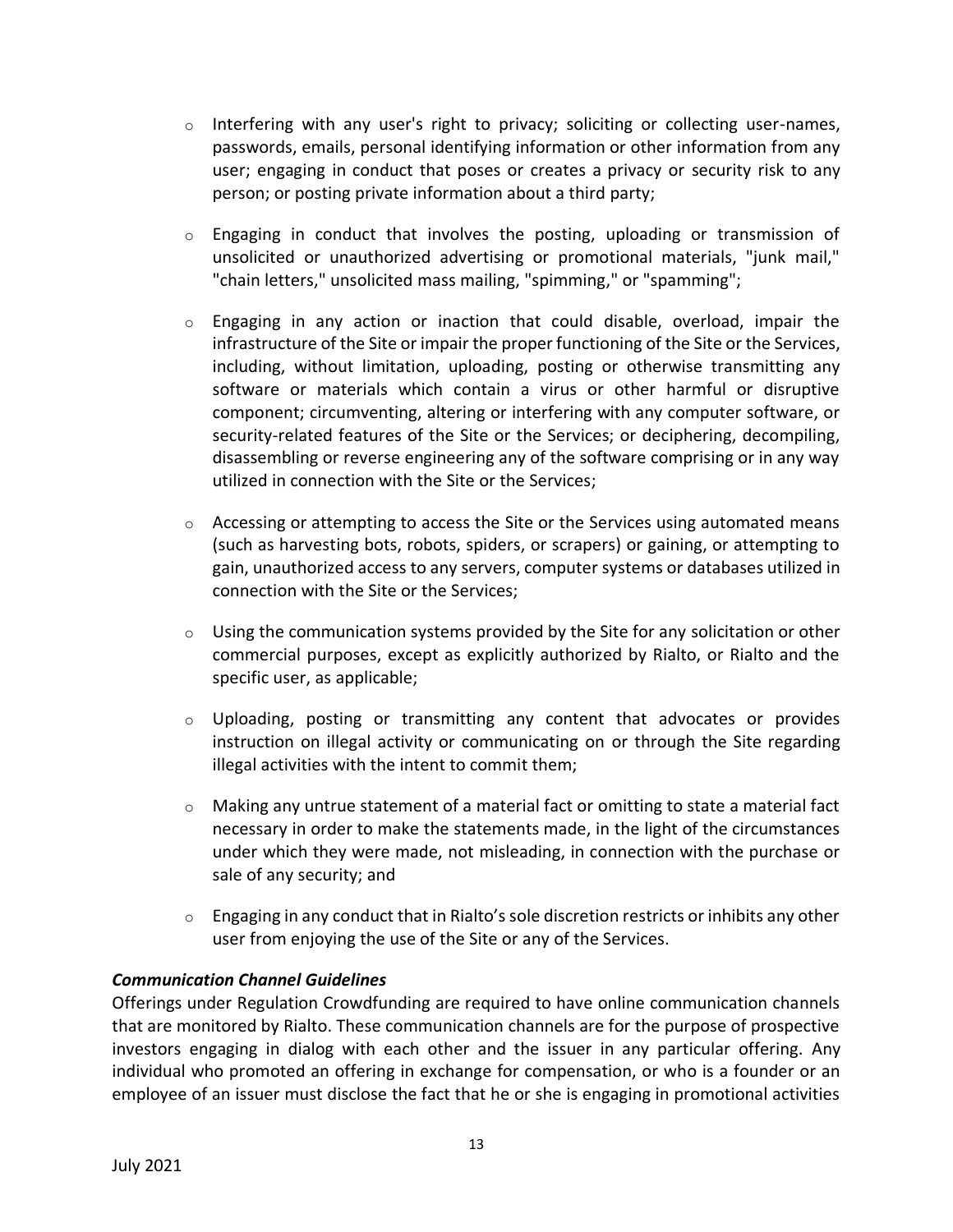on behalf of the issuer. Issuers are encouraged to participate in the communication channels so long as comments adhere to the following guidelines and do not violate the communication requirements as outlined in Regulation Crowdfunding. The following types of comments are not permitted and will be removed:

- SPAM
- Direct or indirect solicitation of or promotion with respect to securities offerings on other sites. Direct or indirect solicitation of or promotion with respect to securities offerings on other sites may be misleading, are not permitted and will be removed. This includes both direct solicitation or comments purporting to be genuine comments but that indirectly promote other offerings. Commenters who genuinely wish to compare offerings made on other sites should raise specific questions about the issuer's business, prospects or valuation
- Profanity or derogatory language based on presumed race, sex, age or national origin or sexual preference or otherwise coarse or inappropriate language or violates our Terms of Use
- Comments from Users of the Site, or any services and or tools, if they are temporarily, or indefinitely, suspended from using the Site, services or any tools
- Comments which attempt to collect personal information about other Users.
- Duplicate comments
- Comments which are not compliant, and have been posted by the Issuer
- Comments which include direct email addresses and suggest communication outside of the platform.

## *No Representations or Warranties*

To the extent permissible under law, Rialto does not assume any liability or responsibility for any errors or omissions in the content of the Site. Rialto does not endorse or represent the completeness, reliability or accuracy of any content or information distributed through or accessed from the Site, and has not performed any investigation into such information. Rialto shall not be liable for any investment decisions made based upon such information. You agree that any reliance upon any content or information distributed through or accessed from the Site is at your sole risk. Rialto is entitled to rely upon the information provided by its Users. You acknowledge and agree that Rialto does not provide any representation, warranty or assurance that the offerings on the Site are made in accordance with state and/or Federal securities law, including the exemption to the sale of unregistered securities and the prohibition against the general solicitation of unregistered securities. Each Issuer, and not the Site, is responsible for ensuring that any securities offering is done in accordance with state, Federal law and regulations promulgated by the SEC and FINRA. We make no representation or warranties regarding the legality or compliance of any offering. Rialto has not reviewed all of the links provided on the Site and is not responsible for the content of any off-Site pages. Clicking on hyperlinks and visiting any off-Site pages is solely done at your own risk.

## *Site and Customer Intellectual Property*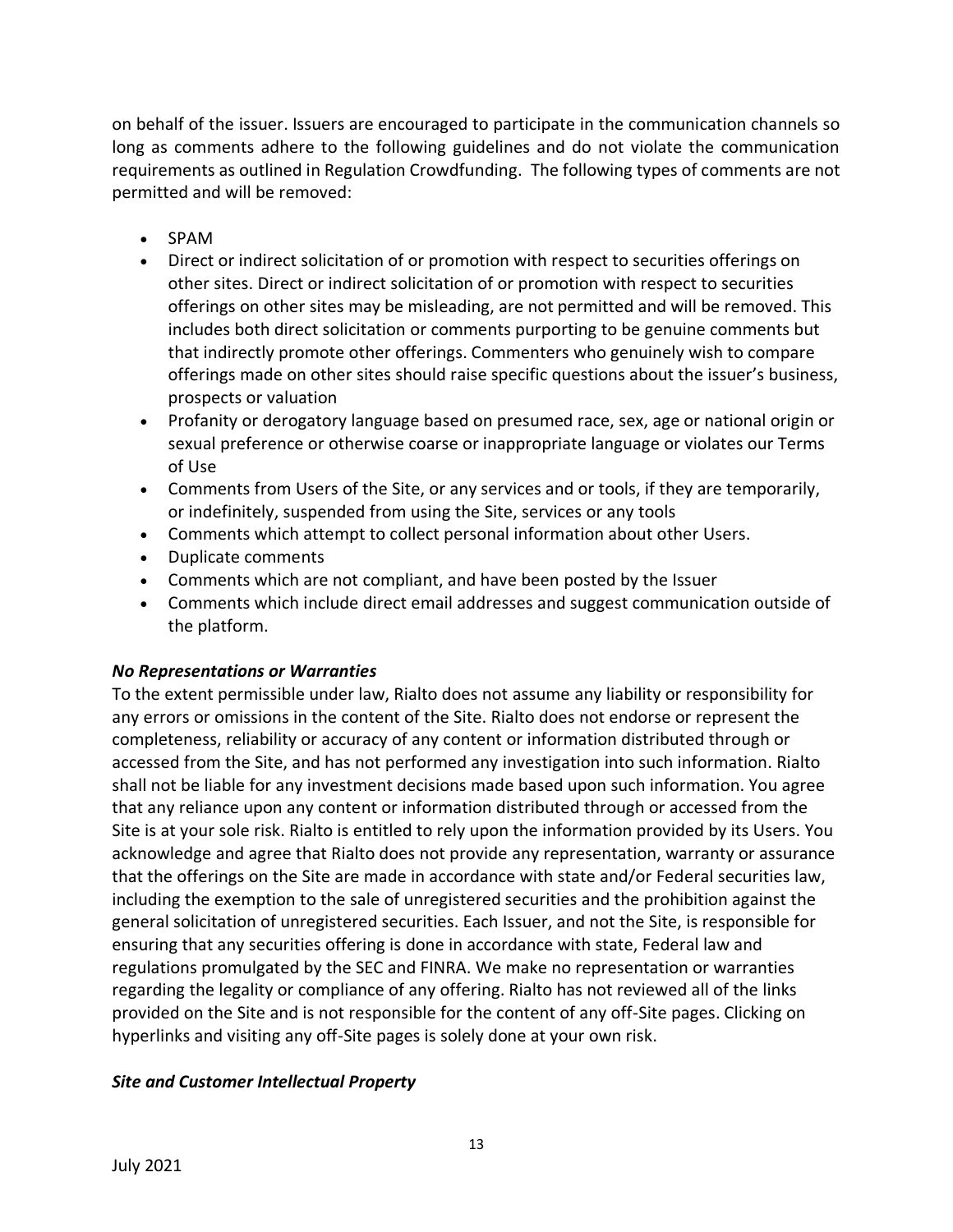All content and images on the Site are either the property of, or used with permission by, Rialto. The use of the content or images by you or anyone authorized by you is prohibited unless specifically permitted by these Terms of Use or provided elsewhere on the Site. By providing content on the Site, you grant us a royalty-free, non-exclusive, worldwide license of your intellectual property rights in what you provide, including to copy, reformat, index, modify, display, distribute and put to commercial and other uses your content on the Site. No compensation will be paid with respect to our use of your content. Rialto neither warrants nor represents that your use of materials displayed on the Site will not infringe rights of third parties not owned or affiliated with Rialto.

The trademarks, logo and slogans displayed on the Site are owned by Rialto and others. Nothing on this Site should be construed as granting any license or right to use the Trademarks without written permission of Rialto or the third- party owner of the Trademarks. Your misuse of the Trademarks, or any other content on the Site, except as provided in these Terms of Use, is strictly prohibited. You are advised and cautioned that Rialto will aggressively enforce its intellectual property rights to the fullest extent.

#### *Communications*

You agree that Rialto will send communications to you electronically via the email address provided by you on your Account. You agree to notify us of any changes in your address or contact details. Communications shall be deemed delivered to you when sent and not when received. Your use of electronic signatures to sign documents legally binds you in the same manner as if you had manually signed such documents. If you sign electronically, you represent that you have the ability to access and retain a record of such documents. You agree that you are responsible for understanding these documents and agree to conduct business by electronic means. You are obligated to review the Site periodically for changes and modifications and agree not to contest the admissibility or enforceability of the Site's electronically stored copy of this Agreement in any proceeding arising out of this Agreement.

You agree and represent that you have a suitable computer with an Internet Service Provider and Internet access, an email address and the availability to download, save and/or print communications to retain a record of such communications. You agree that you are solely responsible for maintaining this equipment and these services.

You agree that any information that you transmit to the Site or Rialto in any manner including, but not limited to, pictures, videos, questions, comments, suggestions, website addresses and links to other website/articles, etc., other than Personally Identifiable Information as defined in our Privacy Policy, is non-confidential and non-proprietary and can be used by Rialto or its affiliates for the purposes described in the Privacy Policy.

#### *Change or Termination*

We may, without prior notice, change the Site, or stop providing the Site, applications or services. We may permanently or temporarily terminate or suspend your account access to the Site without notice or liability, for any reason or for no reason, including if in our sole determination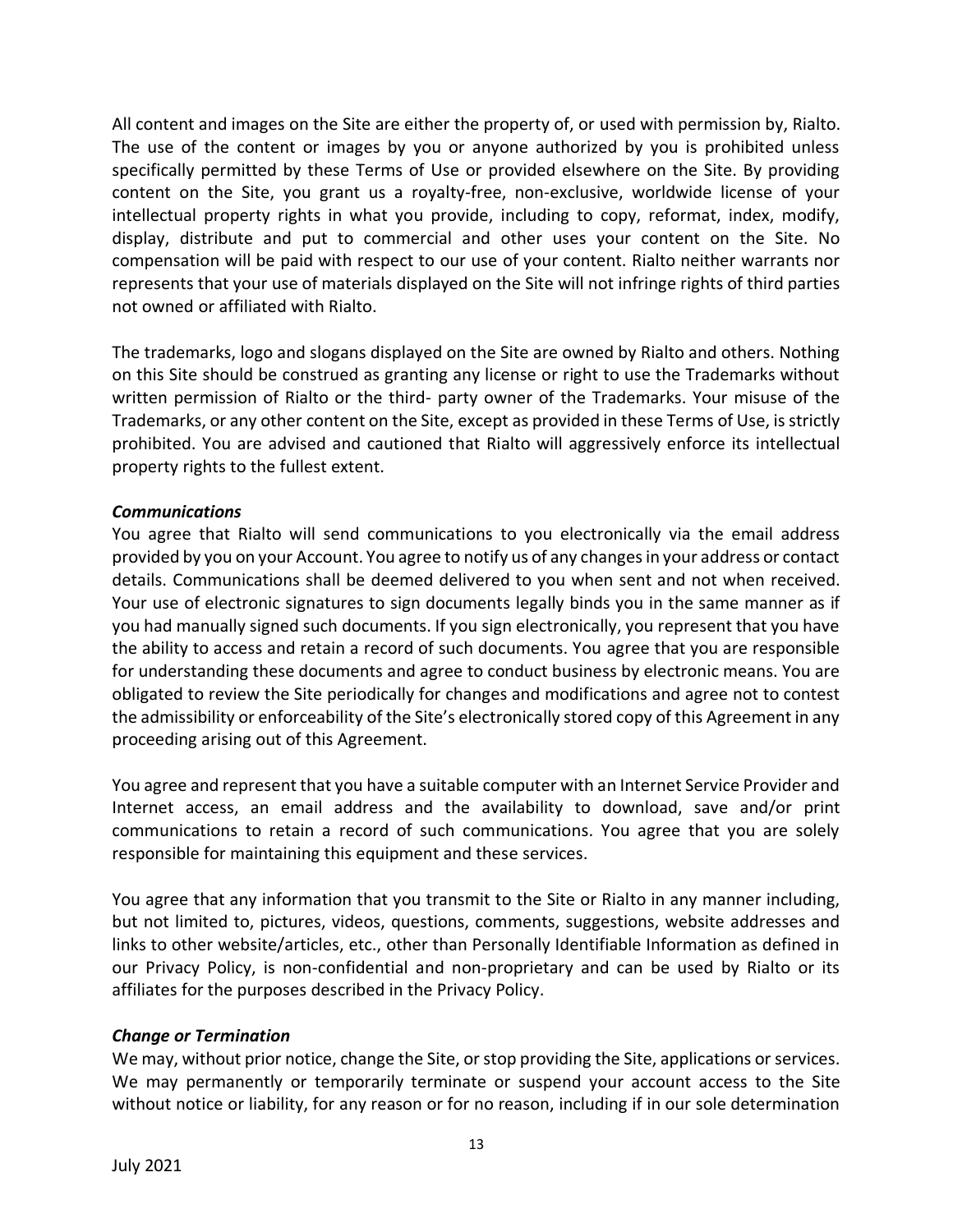you violate any provision of these Terms of Use. Upon termination of these Terms of Use or your access to the Site for any reason or no reason, you will continue to be bound by those provisions of the Terms of Use which, by their nature, should survive termination, including without limitation ownership provisions, warranty disclaimers, indemnification, and limitations of liability. Rialto reserves the right, in its sole discretion, without any obligation and without any notice requirement, to change, improve or correct the information, materials and descriptions on the Site for any reason. The information and materials on the Site may contain typographical errors or inaccuracies. Any dated information is published as of its date only, and Rialto does not undertake any obligation or responsibility to update or amend any such information. You agree that Rialto and its affiliates will not be liable to you or to any third party for any such modification, suspension or discontinuance.

### *Disclaimer of Liability*

Your use of the Site is at your own risk. NEITHER RIALTO NOR ANY OTHER PARTY INVOLVED IN CREATING, PRODUCING, OR DELIVERING THE SITE SHALL BE LIABLE FOR ANY DIRECT, INCIDENTAL, CONSEQUENTIAL, INDIRECT OR PUNITIVE DAMAGES ARISING OUT OF YOUR ACCESS TO, OR USE OF, THE SITE. WITHOUT LIMITING THE FOREGOING, EVERYTHING ON THE SITE IS PROVIDED TO YOU "AS IS" WITHOUT WARRANTY OF ANY KIND, EITHER EXPRESS OR IMPLIED, INCLUDING BUT NOT LIMITED TO, THE IMPLIED WARRANTIES OF MERCHANTABILITY, FITNESS FOR A PARTICULAR PURPOSE, OR NON-INFRINGEMENT. Please note that some jurisdictions may not allow the exclusion of implied warranties, so some of the above exclusions may not apply to you. Check your local laws for any restrictions or limitations regarding the exclusion of implied warranties.

Rialto assumes no responsibility for, and shall not be liable for, any damages to, or viruses, malware, spyware, bots or the like that may infect, your computer equipment or other property on account of your access to, use of, or browsing on the Site or your downloading of any materials, data, text, images, video, or audio from the Site.

Although Rialto may from time to time monitor or review discussions, postings, transmissions, and the like on the Site. Rialto is under no obligation to do so and assumes no responsibility or liability arising from such content nor for any error, defamation, libel, slander, omission, falsehood, obscenity, profanity or inaccuracy contained in any information within such locations on the Site. Rialto reserves the right to remove any content from the Site or to restrict access to the Site for any reason without notice.

## *US Jurisdiction*

The Site is made available only to U.S. Persons as defined in Rule 902(k) of Regulation S under the Securities Act. If you choose to access information or offerings on this Site, it is your responsibility to comply with the applicable local, national or international laws. If you are a non-U.S. Person, any use of this Site is entirely at your own risk.

The securities offered through this Site can be sold only in certain jurisdictions. You acknowledge and agree that it is solely your responsibility to be aware of applicable laws and regulations of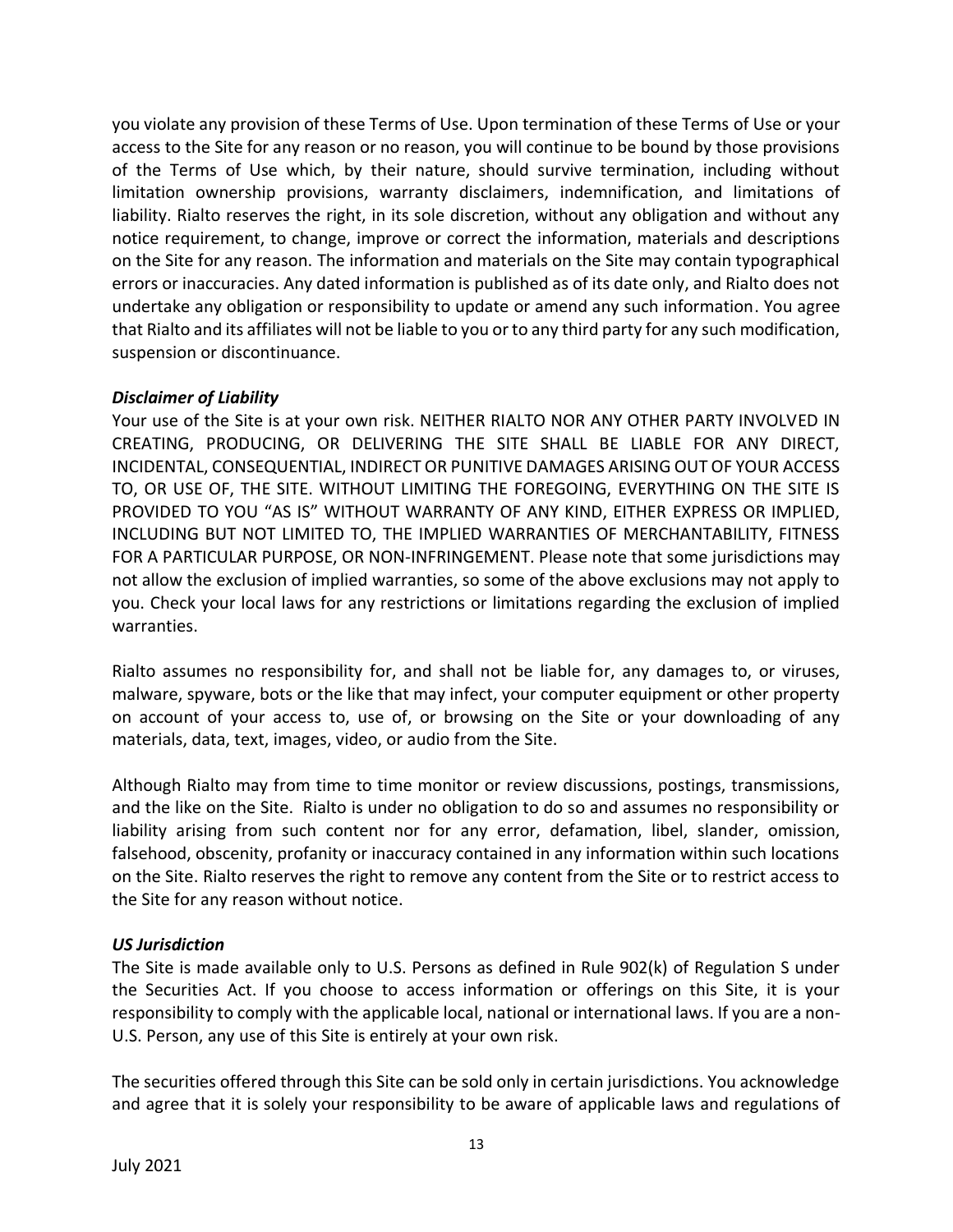your country and state of residence. THE CONTENT PROVIDED ON THIS SITE DOES NOT CONSTITUTE AN OFFER OR SOLICITATION TO SELL SECURITIES REFERRED TO ON THIS SITE, BY ANYONE IN ANY JURISDICTION IN WHICH SUCH OFFER, SOLICITATION OR DISTRIBUTION WOULD BE UNLAWFUL OR IN WHICH THE PERSON MAKING SUCH OFFER OR SOLICITATION IS NOT QUALIFIED TO DO SO OR TO ANYONE TO WHOM IT IS UNLAWFUL TO MAKE SUCH OFFER OR SOLICITATION.

This Site is not directed at you if we are prohibited by any law of any jurisdiction from making the information on this Site available to you. You should satisfy yourself before accessing the Site that we would be allowed to advertise investment products to you under the law of the jurisdiction in which you reside. It is your responsibility to be aware of and to observe all applicable laws and regulations of any relevant jurisdiction, including the one in which you reside. The securities described on this Site are not registered under the Securities Act.

### *Governing Law*

These Terms of Use shall be governed by, construed and entered in accordance with the laws of the State of New York applicable to contracts deemed to be made within such state, without regard to choice of law or conflict of law provisions thereof. YOU HEREBY WAIVE YOUR RIGHT TO A TRIAL BY JURY WITH RESPECT TO ANY CLAIM, ACTION OR PROCEEDING, DIRECTLY OR INDIRECTLY, ARISING OUT OF, OR RELATING TO, THESE TERMS OF USE TO THE FULLEST EXTENT PERMITTED BY LAW. YOU UNDERSTAND THAT ABSENT THIS PROVISION, YOU WOULD HAVE THE RIGHT TO SUE IN COURT AND HAVE A JURY TRIAL.

#### *Dispute Resolution*

In the event of any claim, controversy or alleged dispute between you and Rialto or its affiliates ("Dispute"), you hereby agree to attempt in good faith to amicably resolve any Dispute at least 30 days before instituting any legal proceeding. Each party agrees to submit any Dispute for resolution by final binding arbitration after serving written notice, which notice shall set forth in detail the controversy, question, claim or alleged breach along with your attempt to resolve such Dispute. Upon such notice and attempt to resolve, the party may then commence an arbitration proceeding pursuant to the rules of FINRA Dispute Resolution. Any proceedings will be held in New York, NY.

The decision(s) of the arbitrator(s) shall be final and binding and may not be appealed to any court of competent jurisdiction, or otherwise, except on very limited legal grounds. The implementation of arbitration decision(s) shall in no way be delayed or otherwise impaired pending the outcome of any appeal. Judgment upon the award rendered in an arbitration may be entered by any court having jurisdiction thereof. You agree that all disputes will be limited between you, individually, and Rialto. To the full extent allowable by law, you agree that no arbitration proceeding or other dispute resolution proceeding shall be joined with any other party or decided on a class-action basis.

Notwithstanding the foregoing, you agree that the following matters shall not, at the election of Rialto, be subject to binding arbitration: (1) any dispute related to, or arising from allegations of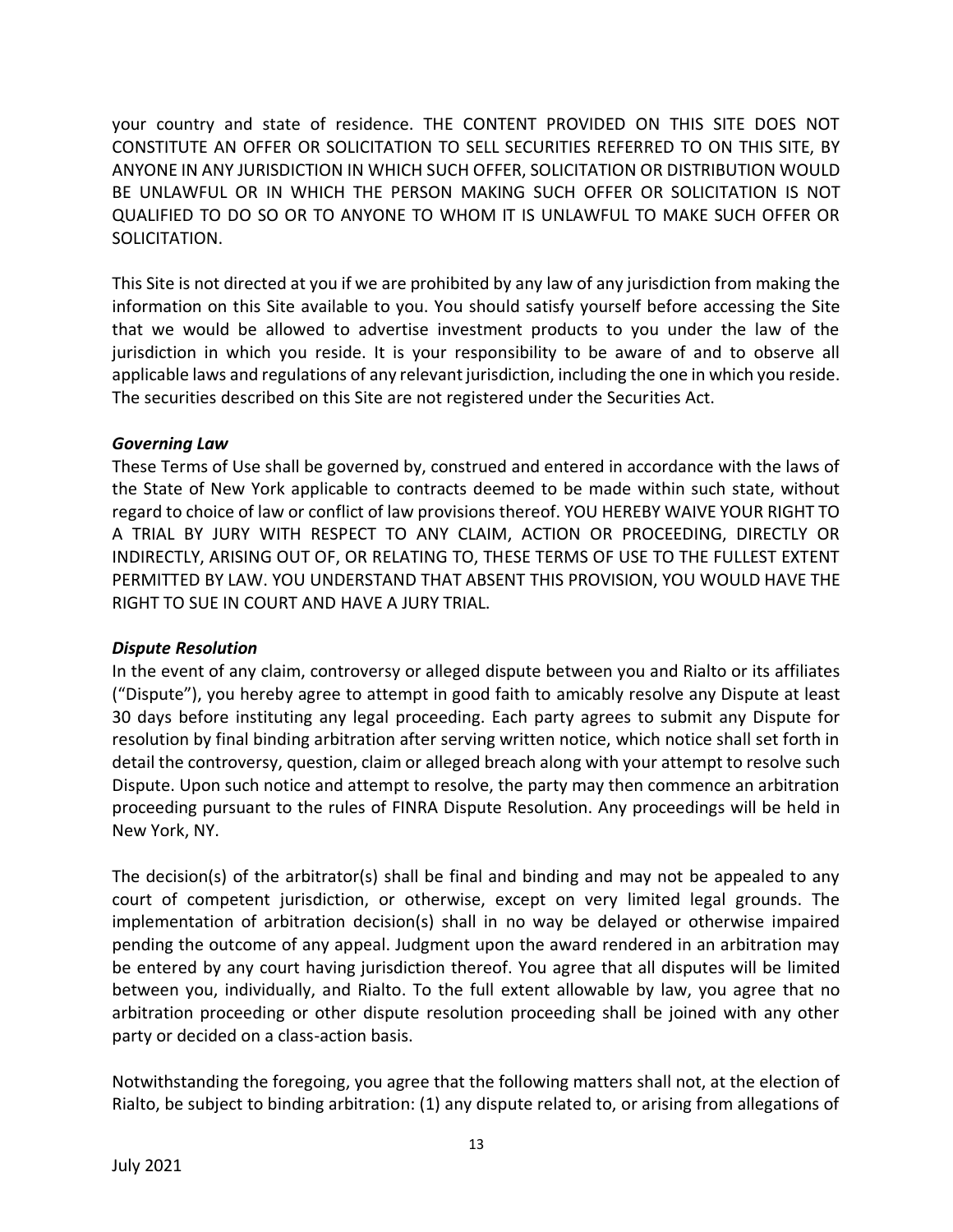criminal activity; (2) any dispute concerning Rialto's intellectual property rights; and (3) any claim for injunctive relief. Any court action commenced by you or Rialto in accordance with these Terms of Use shall be brought in the United States District Court of New York, and you and we hereby submit and consent to the personal jurisdiction of, and the service of process by, that Court.

### *Indemnification*

You agree to indemnify, defend and hold Rialto and any of its affiliates, and any of its successors and assigns, and any of their respective officers, directors, employees, agents, representatives, licensors, advertisers, suppliers, and operational service providers harmless from and against any and all claims, actions, losses, expenses, damages and costs (including reasonable attorneys' fees), resulting from any breach or violation of these Terms of Use by you or arising from your use of or access to the Site; from the infringement by you, or any third party using your account, of any intellectual property or other right of any person or entity; or from any content posted through the Site by you (including claims related to defamation, invasion of privacy, or other violation of a person's rights).

Rialto reserves the right to assume, at its sole expense, the exclusive defense and control of any such claim or action and all negotiations for settlement or compromise, and you agree to fully cooperate with Rialto in the defense of any such claim, action, settlement or compromise negotiations, as requested by Rialto.

The indemnification obligations set forth above shall survive your cessation of use of the Site.

#### *Notification Procedures*

We will provide notifications, including those regarding modifications to these Terms of Use and those required by law. We may, but are not obligated to, provide notifications of modifications made for marketing or other business-related purposes. Notifications will be emailed to you or posted on our Site, as determined by us in our sole discretion. We reserve the right to determine the form and means of providing notifications to Site visitors. We are not responsible for any automatic filtering that you or your network provider may apply to email notifications that we send to the email address you provided to us.

#### *General*

The failure of Rialto to enforce any right or provision of these Terms of Use will not constitute a waiver of future enforcement of that right or provision. The waiver of any such right or provision will be effective only if in writing and signed by a duly authorized representative of Rialto. Except as expressly set forth in these Terms of Use, the exercise by either party of any of its remedies under these Terms of Use will be without prejudice to its other remedies under these Terms of Use or otherwise. If for any reason a court or arbitral tribunal, as applicable, of competent jurisdiction finds any provision of these Terms of Use invalid or unenforceable, that provision will be enforced to the maximum extent permissible, and the other provisions of these Terms of Use will remain in full force and effect.